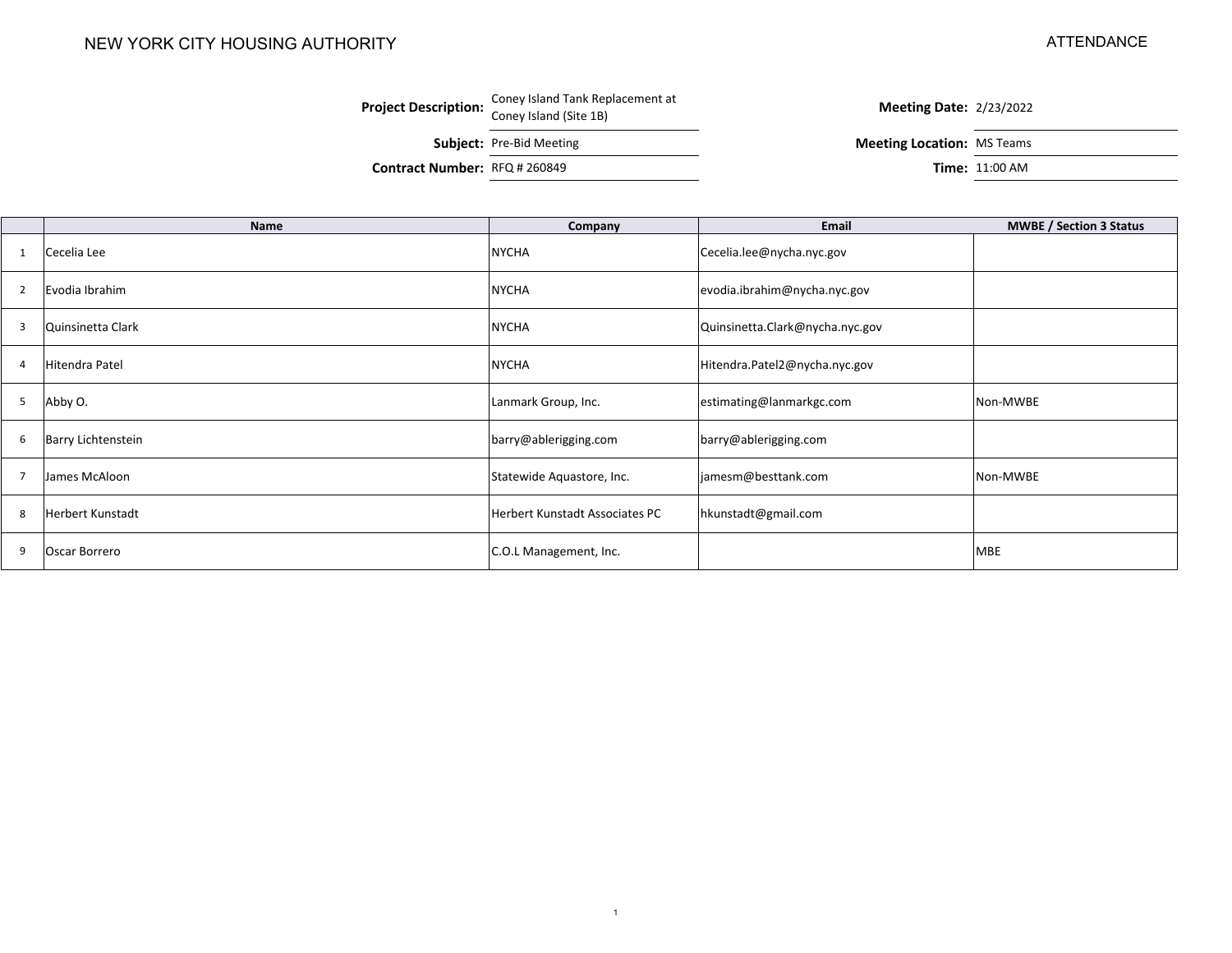

### NYCHA – CAPITAL PROJECTS DIVISION PROJECT MANAGEMENT TEAM 1

#### **Contract RFQ # 260849**  *Roof Water Tank Replacement at Coney Island I (Site 1B) 2007 SURF AVENUE Brooklyn, NY 11224*  Pre-Bid Meeting February 23, 2022

Time: 11:00 AM Location: Teams Meeting

#### **1. Introduction & Sign-In Sheet**

- $\triangleright$  Project Team:
	- NYCHA Program Manager Project Management Team 1
	- General Contractors

#### **2. Scope of Work**

- Coney Island I (Site 1B) is a 14-story-building. Completed December 31, 1973, 1.41-acre Brooklyn development is bordered by West 35th and 36th Streets, and Surf and Mermaid Avenues.
- $\triangleright$  There are in total 193 apartments.
- $\triangleright$  This is a Lump Sum Contract. Refer to Divisions listed in the Contract Documents for methods of measurements and payment for Lump Sum.
- $\triangleright$  The scope of work includes replace the two existing house water tanks on the roof include the replacement of all piping from roof water tank up to the valve and including the valve, remove wiring that is not used as part of the new system.
	- Asbestos Abatement
	- Lead Abatement
	- Replace domestic down feed pipe as indicated on Contract Drawings.
	- Replace tank drain nipple, flanges, piping and valve with new pipe and valve.
	- Install new float less pump controls and all required wiring and conduits.
	- New galvanized steel dunnage.
	- Provide firestopping where required.
	- Install temporary fencing around area to assemble tanks.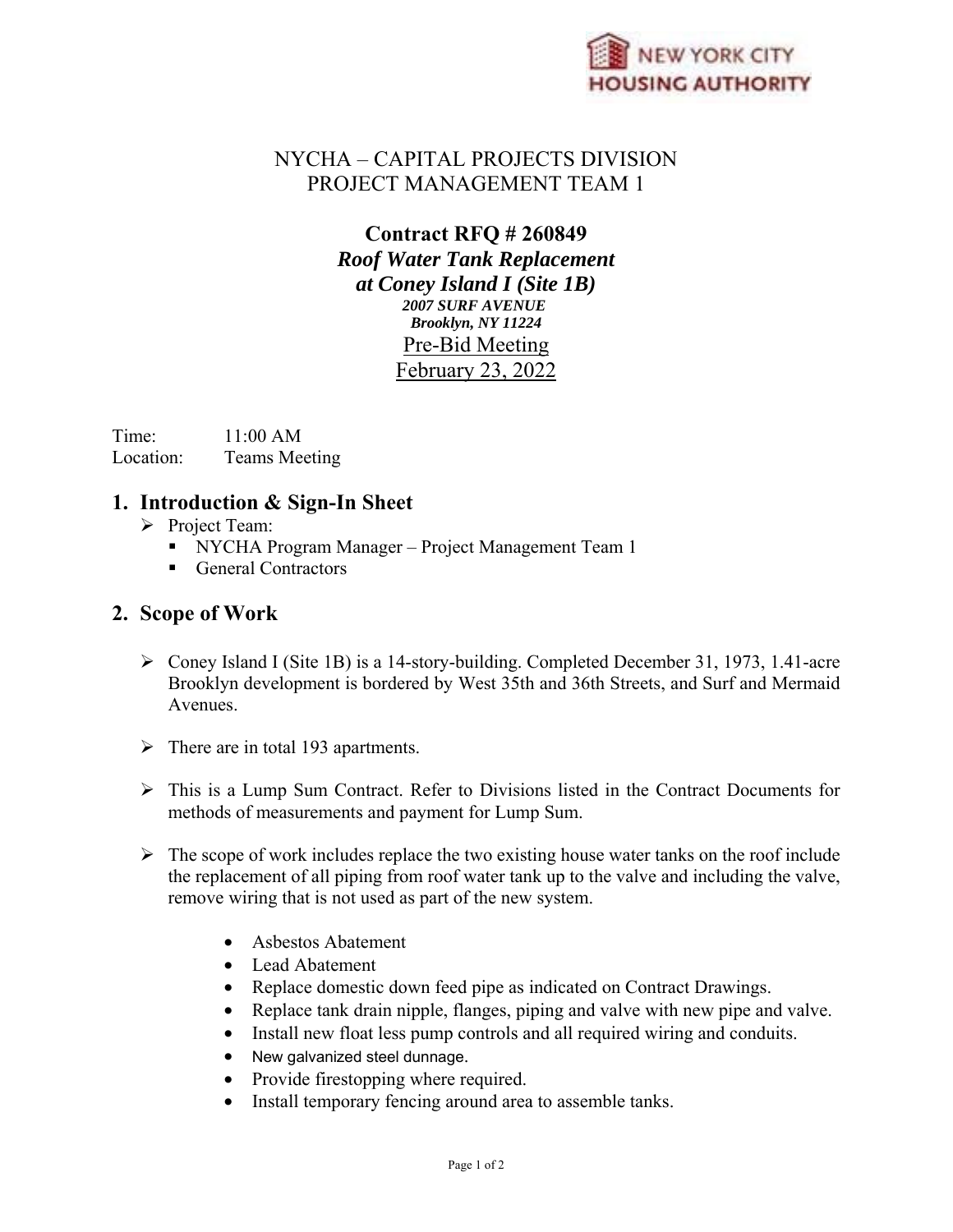

#### **3. Miscellaneous Instructions**

- $\triangleright$  Bidders are reminded that the safety of residents, workers, and public in large are NYCHA's utmost priority during construction. Contractor must adhere to and comply with the requirements in its Tenant Protection Plan (TPP) and Site Specific Safety Plan (SSP).
- This contract is subject to NYCHA's Project Labor Agreement if the bidder's price exceeds \$250,000.00. A copy of the PLA and related FAQ are posted on NYCHA's website.
- $\triangleright$  All work must be completed within 365 days from NTP for each contract.
- $\triangleright$  NYCHA is accepting only electronic bids via isupplier. Please visit http://www.nyc.gov./nychabusiness.
- Bids are due no later than **11:00 AM on March 16, 2022**.

#### **4. Request for Information**

 $\triangleright$  All questions related to this RFQ are to be submitted via email to the CPD Procurement Unit at cpd.procurement@nycha.nyc.gov with the RFQ number as the Subject line by no later than 2:00 p.m. on 03/02/2022. Proposers will be permitted to ask additional questions at the Proposers' Conference. Responses to all submitted questions will be available for public viewing in Sourcing under the RFQ.

#### **5. Site Visit**

 $\triangleright$  See site plan attached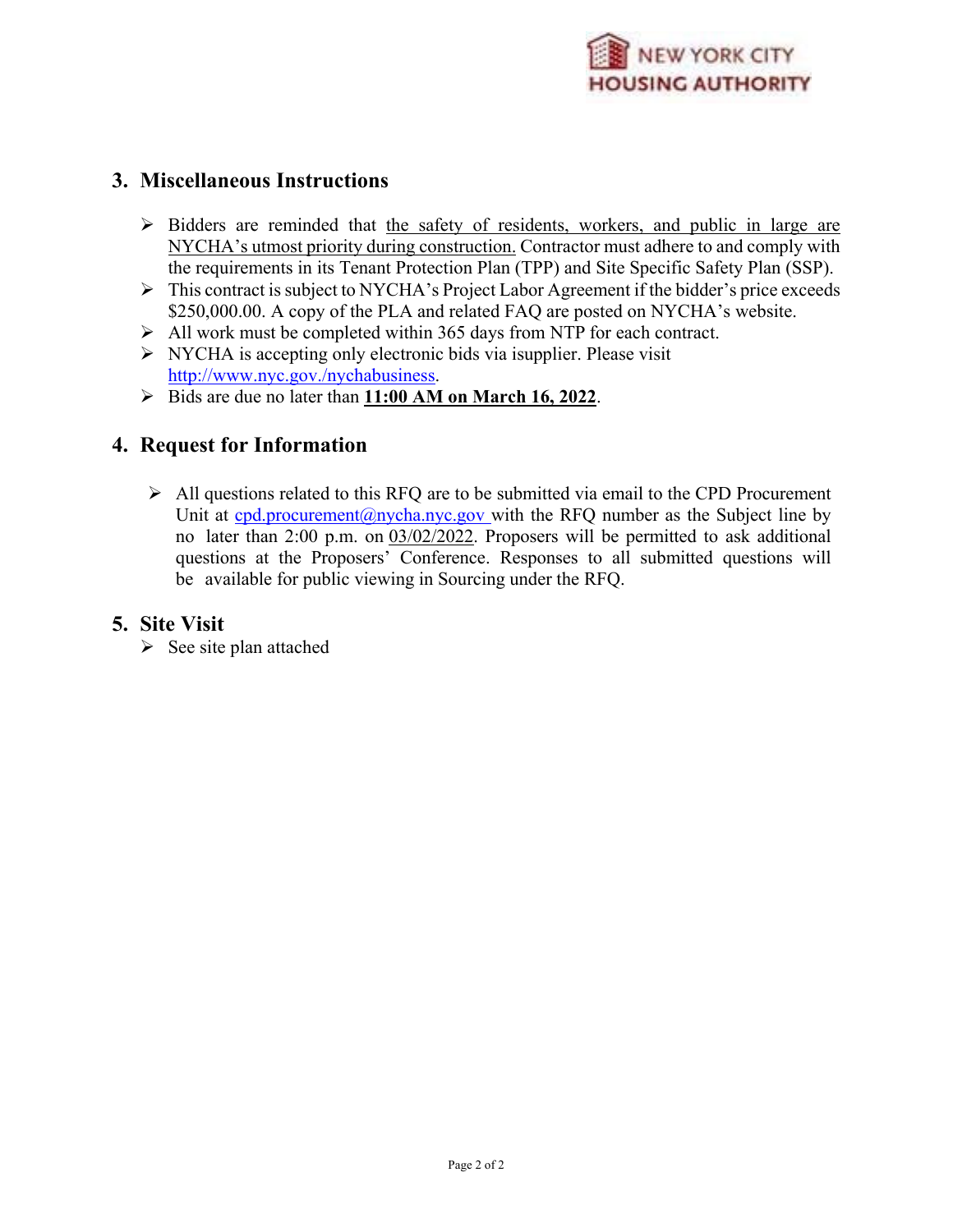